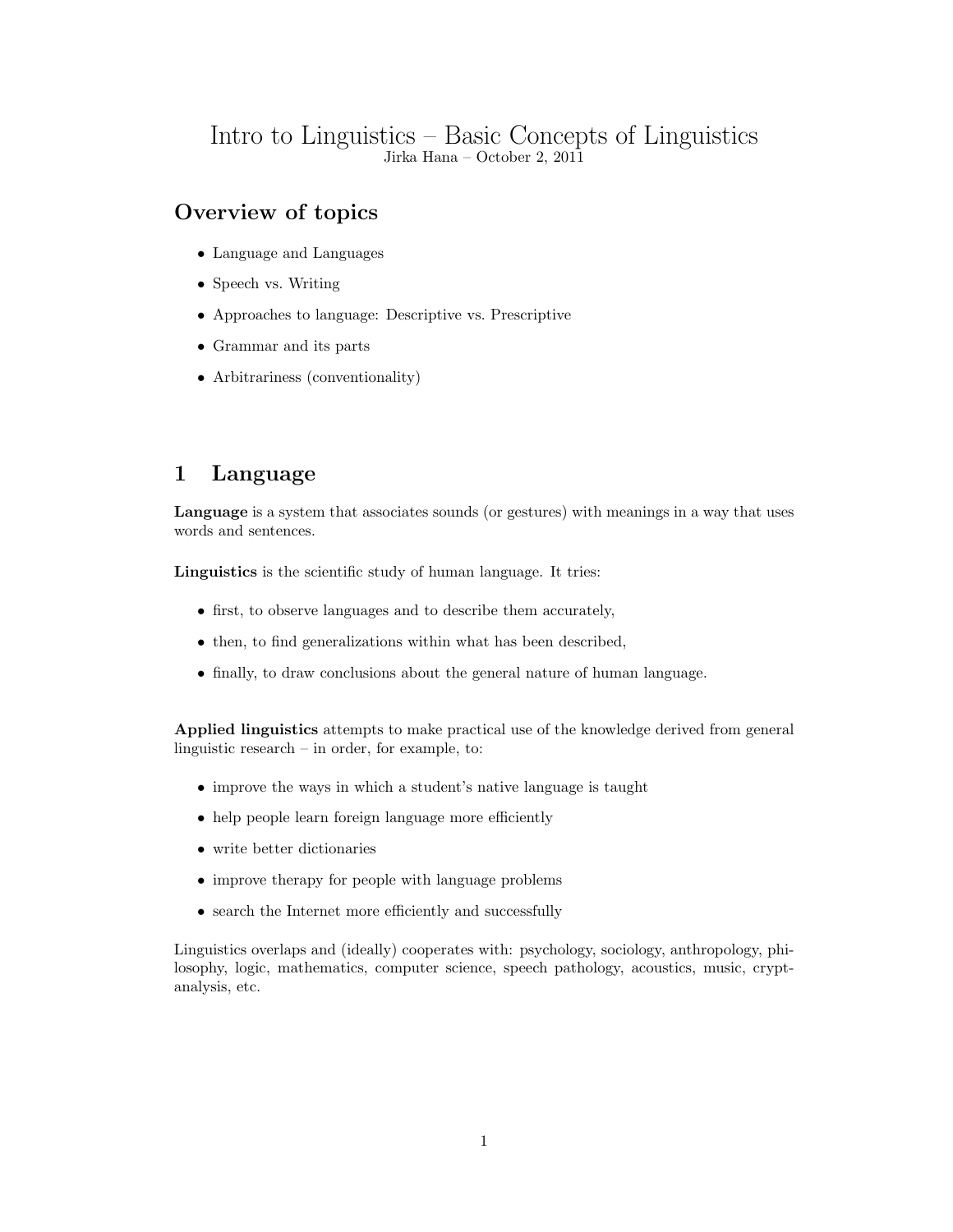## 2 Speech vs. Writing

### 2.1 Why it is sometimes claimed that writing is primary

• Written texts tend to be more carefully worded and better organized than spoken texts, they contain fewer errors, hesitations, and incomplete sentences, because writing is usually planned in advance, is subject to fewer time constraints, is proofread, etc.

However: How about instant messaging, quick e-mails?

• Spelling is more uniform across different individuals, places and times using the same language than is pronunciation.

However: Swau lásku slawjk růži pěl – Růžinu gewil wonný wzdech. – Gezero hladké w křowjch stinných [K.H.Mácha: Mág 1836]

However: UK: tyre, draught, colour, dialogue, penalise, centre, defence, ... USA: tire, draft, color, dialog, penalize, center, defense, ...

Moreover: Is uniformity the same as primacy?

• Written texts last and can be preserved for a long time.

However: CDs, youtube . . . can preserve speech

• Writing styles change much more slowly than speech styles, and so writing seems more "permanent" and "authoritative".

However: This can be is also disadvantage – writing lags behind the times.

### 2.2 Linguists' reasons for claiming that speech is primary

- Historically, spoken language existed much earlier than writing. Writing was most likely invented in Sumer (Mesopotamia, current Iraq) about 5500 years ago. Language probably exists for 40,000 or more.
- There are many societies which only speak their language and do not write it. And no society uses only a written language (with no spoken form).
- We learn to speak before we learn to write.
- Most people say more during one month than they write during their entire lives.
- Writing must be taught, whereas spoken language is acquired automatically.
- Psycholinguistic evidence suggest that the processing and production of written language is overlaid on the spoken language centers in the brain (plus certain other centers).
- Speech contains information that writing lacks intonation, stress, voice quality  $\dots$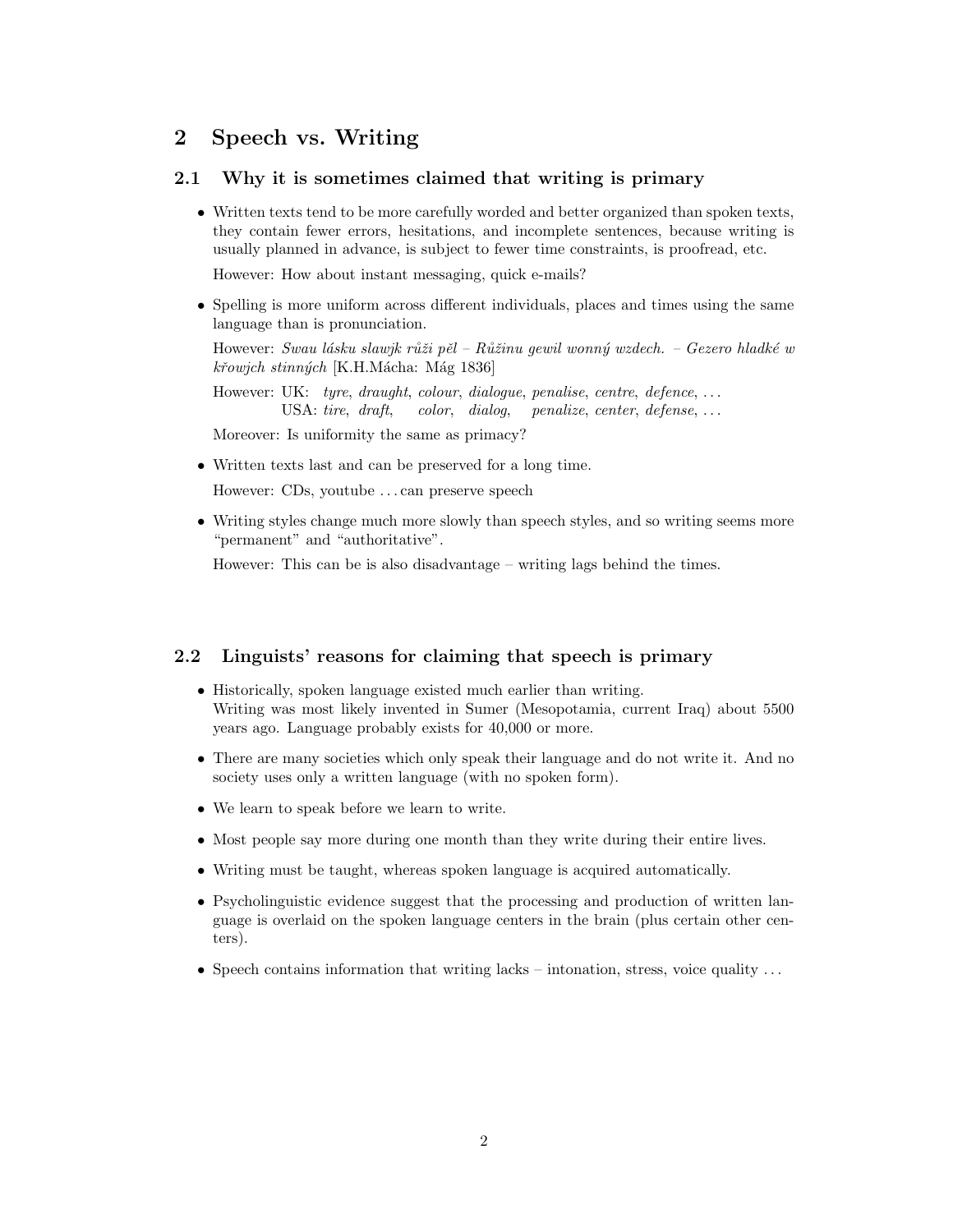## 3 Descriptive vs. Prescriptive Approach to Language

## 3.1 Descriptive Approach

- Linguists attempt to *describe* the grammar of the language that exists in the minds of its speakers, i.e. to create a model of speakers' mental grammar.
- The resulting descriptive grammar describes person's basic linguistic knowledge. It explains how it is possible to speak and understand and it summarize what speakers know about the sounds, words, phrases and sentences of their language.
- Creating a descriptive grammar involves observing the language and trying to *discover* the principles or rules that govern it.
- Descriptive rules accept as given the patterns speakers actually use and try to account for them. Descriptive rules allow for different dialects of a language and even variation within one dialect.

### 3.2 Prescriptive Approach

- Prescriptivists tell you someone's idea of what is "good" or "bad".
- Prescriptive rules make a value judgment about the correctness of certain utterances and generally try to enforce a single standard. For example: English:
	- Don't split infinitives; don't say: to easily understand
	- Don't end a sentence with a preposition; don't say Where are you from?

#### Czech:

- Proto je tˇreba jednoznaˇcnˇe odm´ıtnout a do sluˇsn´e spoleˇcnosti nepouˇstˇet pˇredevˇs´ım hrůzy typu chromozóm či lýzozóm, neboť ty mohou užívat pouze málo gramotné osoby neznalé základu "sõma-sõmatos". Stejně odpudivá a nepřijatelná je ale např. i dizertace.
	- Jaroslav Hořejší: Pláč jazyka českého. 1 Feb 2010 http://blog.aktualne.cz/blogy/jaroslav-horejsi.php?itemid=8790
- Don't use mistička, use the correct mištička [1930's]
- The people who prescriptive grammar make up the rules of the grammar.
- They attempt to impose the rules for speaking and writing on people without much regard for what the majority of educated speakers of a language actually say and write.
- So-called prescriptive grammar usually focuses only on a few issues and leaves the rest of a language undescribed (unprescribed?). In fact, from the linguistic point of view, this is not grammar at all.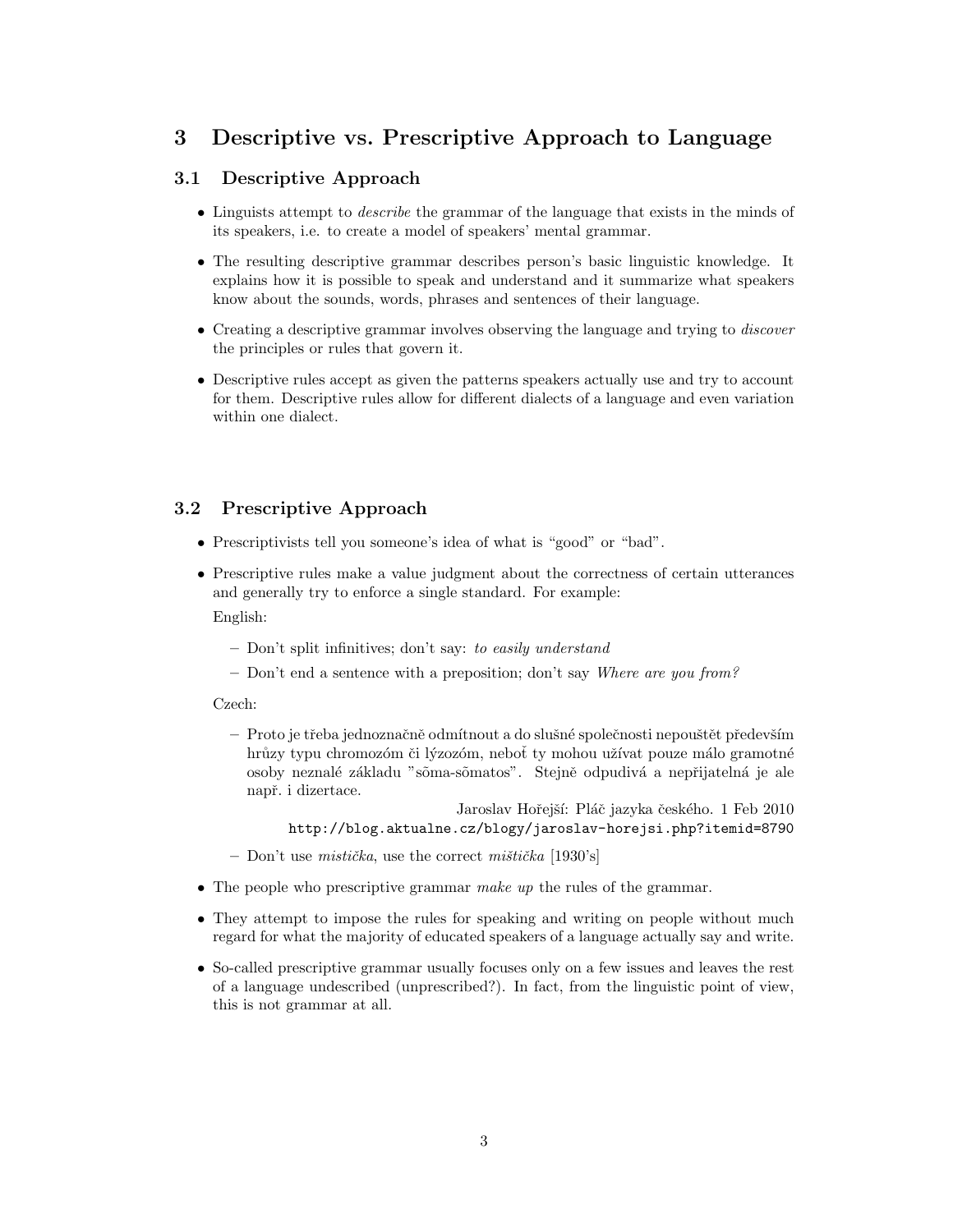#### 3.3 Prescriptivism vs. Descriptivism

In summary: Linguists describe language, they do not prescribe it.

As a science, linguistics:

- is not in the business of making value judgments about language use.
- studies how language really is used and then attempts to describe the facts, in order to analyze and, eventually, explain them.

#### An Analogy:

- Physicists:
	- don't complain that objects fall to earth
	- simply observe and describe the fact of falling, then try to discover the laws that are behind it.
- Linguists:
	- don't say that people shouldn't use  $ain't$  or  $bysme$  'colloq. would<sub>1pl</sub>'
	- $-$  simply observe that some people in certain situations do use  $ain't$  (without judging, although they do note any systematic correlations of such use with particular groups, regions, situations, styles, etc.)

# 4 The parts of Grammar

Grammar is a language system, a set of principles (rules) that underlie a language.

Mental Grammar – the knowledge of language that allows a person to produce and understand utterances

Grammar can be described as having different parts:

- phonetics
- phonology
- morphology
- syntax
- semantics
- pragmatics

Since linguists study all of these, the terms are also used to refer to subfields of linguistics.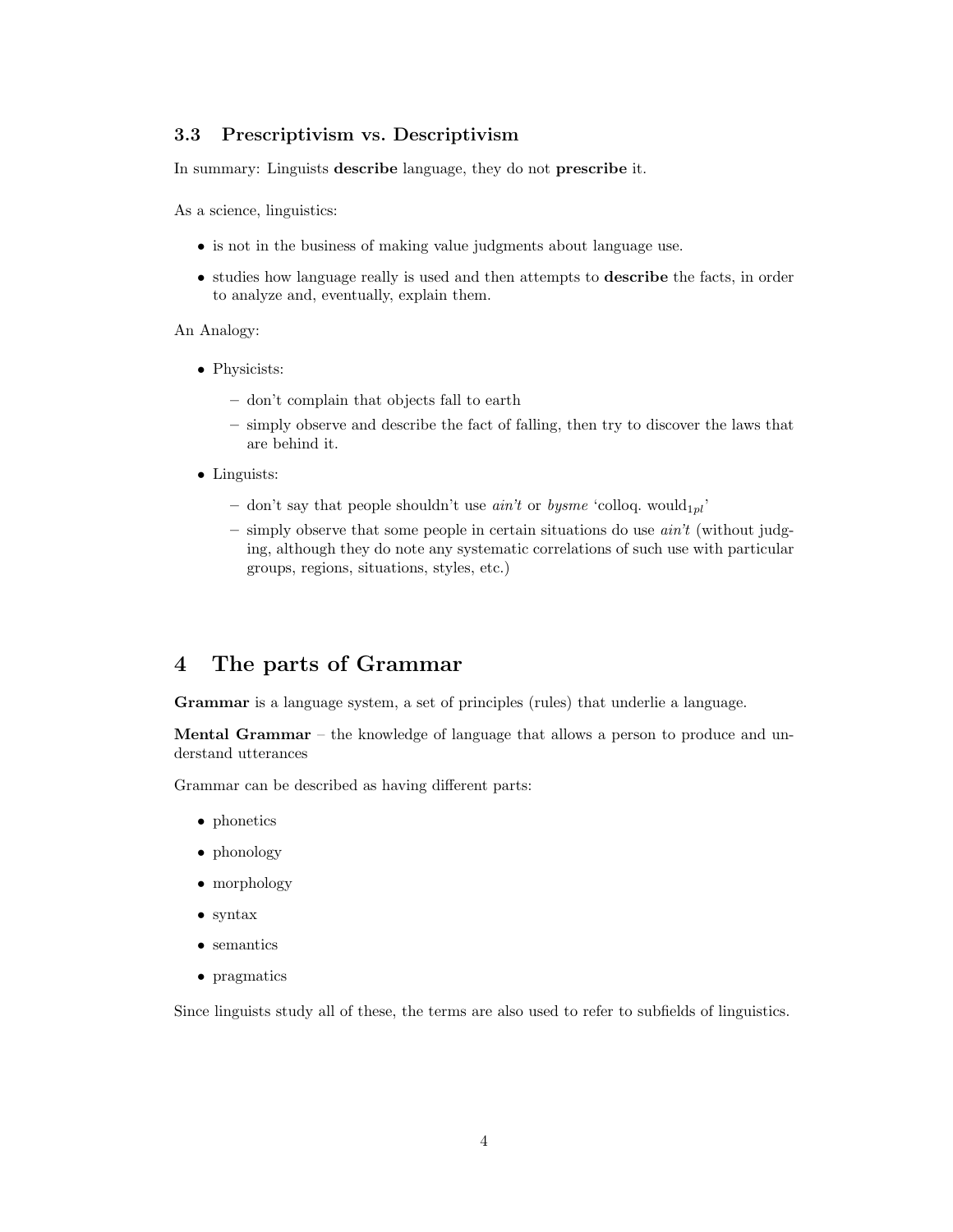#### 4.1 Phonetics & Phonology

Phonetics – the production and perception of speech sounds as physical entities.

E.g.,  $[v]$  is pronounced by bringing the lower lip into contact with upper teeth and forcing air out of the mouth while the vocal folds vibrate and nasal cavity is closed off.

Phonology – the sound patterns (the sound system of a particular language) and of sounds as abstract entities.

In Czech, a word never ends with a voiced obstruent (e.g., zubu [zubu] 'tooth<sub>gen</sub>' but zub [zup] 'tooth<sub>nom</sub>').

In English, a word never starts with  $\lfloor kn \rfloor$  (note that *knife* starts with  $\lfloor n \rfloor$  not  $\lfloor k \rfloor$ ), while in German it is possible (e.g., Knabe 'boy')

In Setswana (a language of southern Africa), a consonant is always followed by a vowel – when the speakers adopted the word *Christmas* from English, they pronounce as *kirisimasi*.

### 4.2 Morphology

Morphology – the word structure and of systematic relations between words.

Morpheme – the building-blocks of words, the smallest linguistic unit which has a meaning or grammatical function.

Words are composed of morphemes (one or more).

Sing-er-s answer-ed un-kind-ly

 $u\check{c}-i-tel-k-u$  'she-teacher<sub>acc</sub>'

In comparison with many other languages, English has rather simple morphology.

### 4.3 Syntax

Syntax – phrase and sentence structure

Syntacticians try to discover rules that govern:

| word order:                               | The book is on the table. | $*Table$ book on is the the. |
|-------------------------------------------|---------------------------|------------------------------|
| agreement:                                | 1 am here.                | $*I$ are here.               |
| subject/object forms (cases): I like her. |                           | $*$ <i>I</i> like she.       |
| etc.                                      |                           |                              |

Note: In linguistics, placing an asterisk (\*) before a sentence marks that sentence as ungrammatical, i.e., not of the kind normally used by most speakers of that language.

#### 4.4 Semantics

Semantics is the literal meaning of sentences, phrases, words and morphemes. E.g., What is the meaning of the word vegetable?

E.g., How does the word order influence meaning of sentence in English? How about Czech?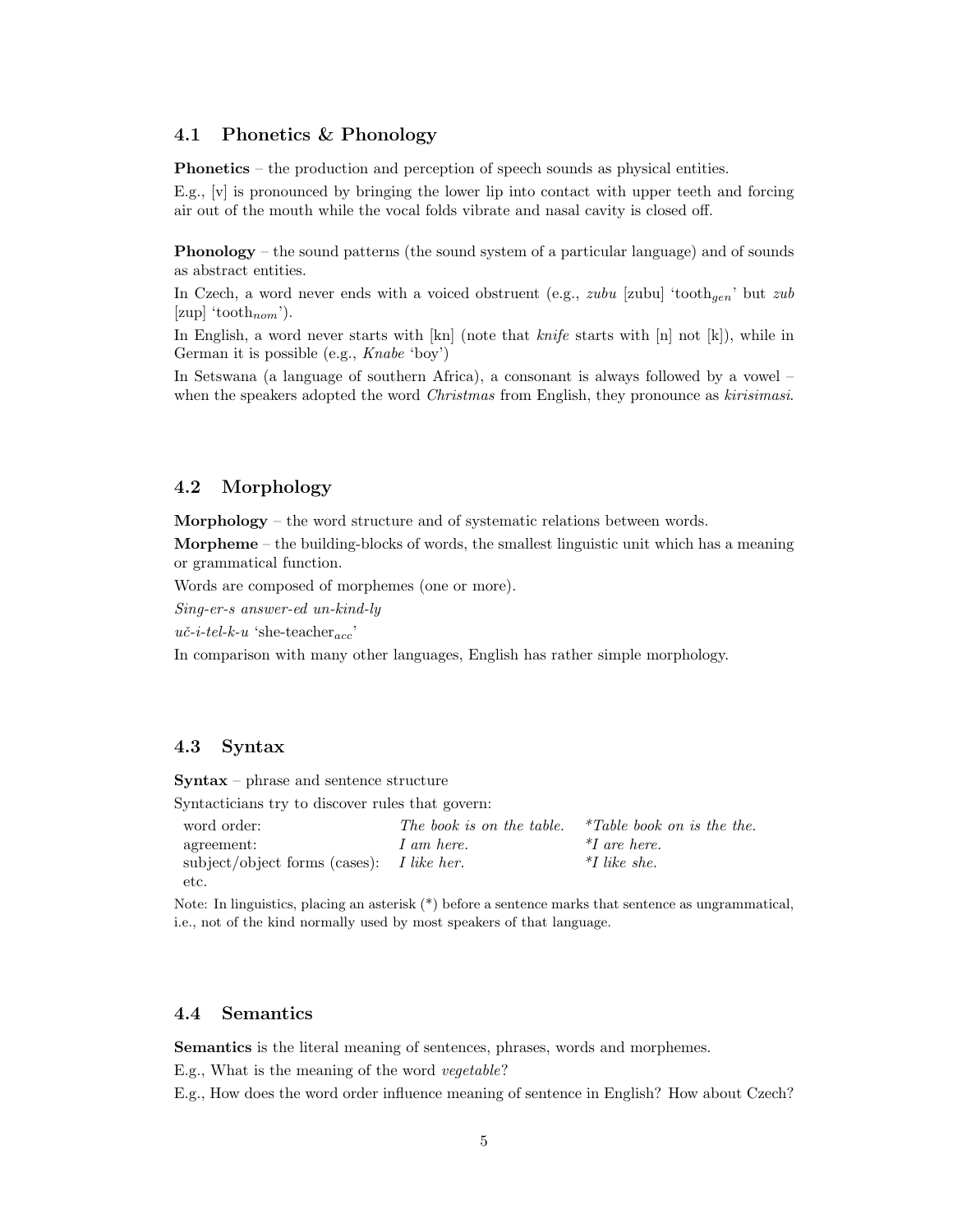## 4.5 Pragmatics

Pragmatics studies language usage, especially how context influences the interpretation of utterances – the same sentence can be used to do different things in different situations. E.g., Gee, it's hot in here! can be used either to state a fact or to get someone open a window.

Simply put: semantics is the literal meaning and pragmatics is the intended meaning.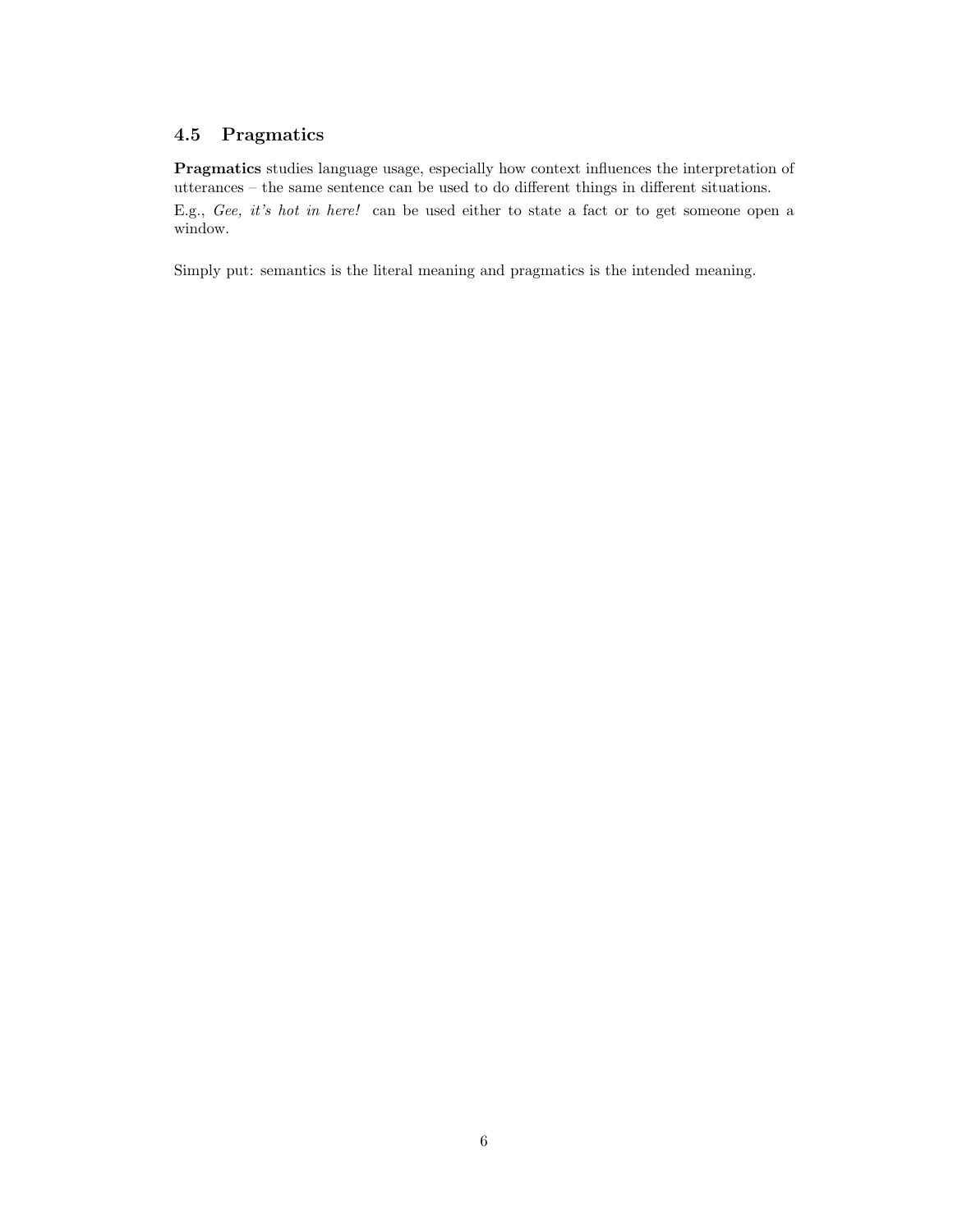## 5 Arbitrarness

The relation between form and meaning in language can be either:

- arbitrary (conventional), in which case:
	- the meaning is not deducible from the form
	- the form is not deducible from the meaning
	- the connection between the form and meaning must be learned via memorization
- nonarbitrary
	- the meaning is (at least partly) derivable from the form, and vice versa E.g.,  $buzz^{En}$ ,  $bzučení^{Cz}$  – 'sound of the type made by (the wings of) bees'

iconicity – the most extreme example of nonarbitrary form/meaning connection: the form shows a physical correspondence to the meaning and vice versa

Non-language examples:

- arbitrary: traffic lights, warning siren
- nonarbitrary: a "no-smoking" sign (with a crossed-out cigarette), a deer-crossing sign (with a silhouette of a deer)

Language is overwhelmingly arbitrary.

If language were not arbitrary, then:

• different languages would not use different words for the same thing (in fact, there would be just one language), as they obviously do:

English tree, Czech strom, French arbre, German Baum, Japanese ki, Korean namu.

- word forms would not change over time. Old English (before 1100)  $h\bar{u}s \rightarrow \text{Modern English house}$
- word meanings would not change over time Middle English (before 1500) *girle* 'child'  $\rightarrow$  Modern English *girl* 'girl' Middle English nice 'ignorant'  $\rightarrow$  Modern English nice 'pleasant' Old Czech *letadlo* 'bird'  $\rightarrow$  Modern Czech *letadlo* 'airplane'

#### 5.1 Limited Exceptions: Onomatopoeia and Sound Symbolism

There are two very limited and partial exceptions to the arbitrariness of language:

• **Onomatopoeia** = words whose sound imitates either the sound they denote or a sound associated with something they denote. These words are not entirely arbitrary.

However, different languages represent the same natural sounds in slightly different ways (e.g., . English cock-a-doodle-doo  $\neq$  Czech kykyryký), which shows that they are not completely nonarbitrary, either.